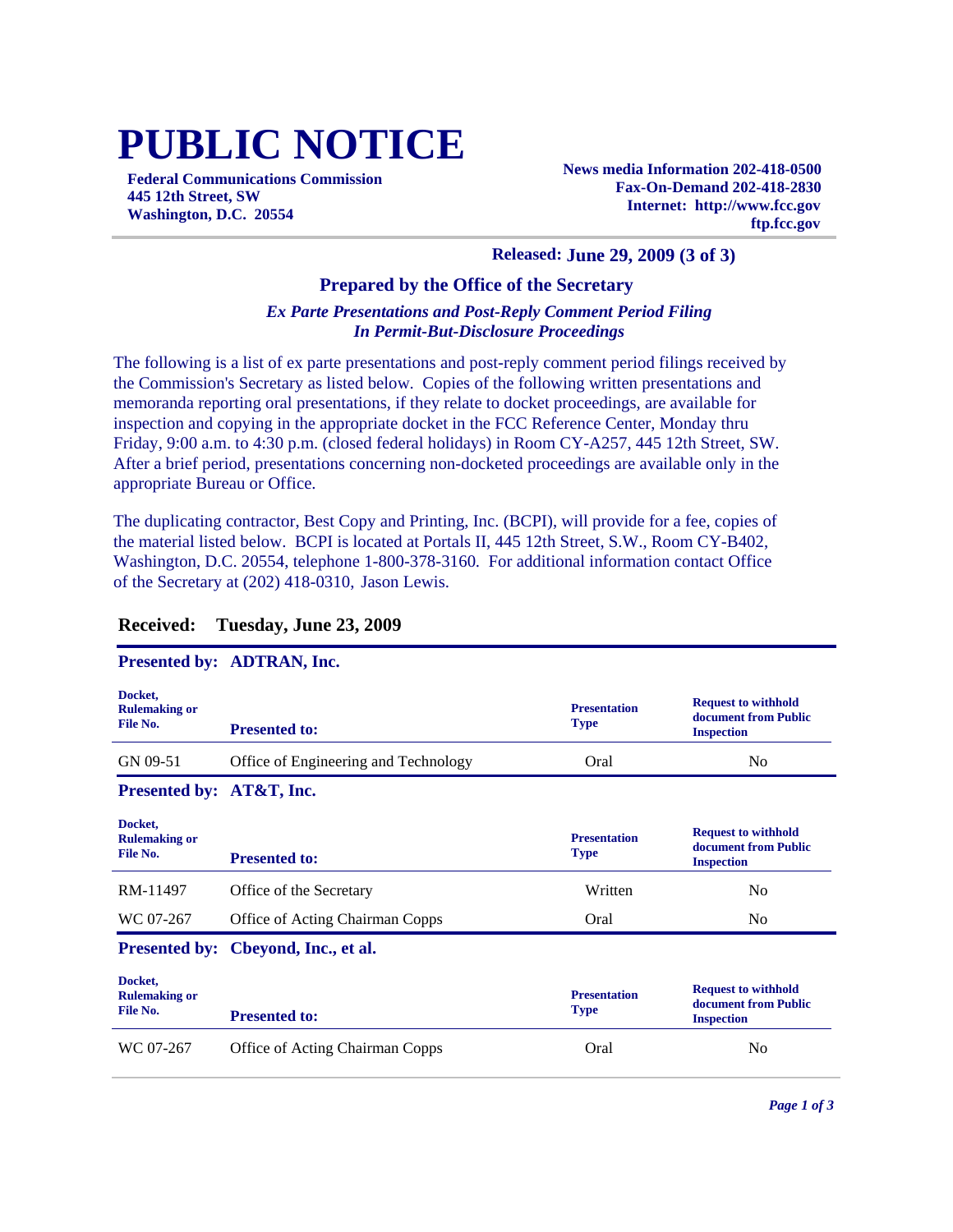## **Presented by: Coalition for Equity in Switching Support**

| Docket,<br><b>Rulemaking or</b><br>File No. | <b>Presented to:</b>                              | <b>Presentation</b><br><b>Type</b> | <b>Request to withhold</b><br>document from Public<br><b>Inspection</b> |
|---------------------------------------------|---------------------------------------------------|------------------------------------|-------------------------------------------------------------------------|
| CC 80-286                                   | Office of Commissioner McDowell                   | Oral                               | N <sub>0</sub>                                                          |
| WC 05-337                                   | Office of Commissioner McDowell                   | Oral                               | N <sub>o</sub>                                                          |
| <b>Presented by: Hawk Relay</b>             |                                                   |                                    |                                                                         |
| Docket,<br><b>Rulemaking or</b><br>File No. | <b>Presented to:</b>                              | <b>Presentation</b><br><b>Type</b> | <b>Request to withhold</b><br>document from Public<br><b>Inspection</b> |
|                                             |                                                   |                                    |                                                                         |
| $CG 03-123$                                 | Consumer and Governermental Affairs Bureau        | Oral                               | N <sub>0</sub>                                                          |
|                                             | <b>Enforcement Bureau</b>                         | Oral                               | No.                                                                     |
| $CG 08-15$                                  | <b>Consumer and Governermental Affairs Bureau</b> | Oral                               | No.                                                                     |
|                                             | Enforcement Bureau                                | Oral                               | N <sub>0</sub>                                                          |

| Docket,<br><b>Rulemaking or</b><br>File No. | <b>Presented to:</b>            | <b>Presentation</b><br><b>Type</b> | <b>Request to withhold</b><br>document from Public<br><b>Inspection</b> |
|---------------------------------------------|---------------------------------|------------------------------------|-------------------------------------------------------------------------|
| WT 05-265                                   | Office of Commissioner McDowell | Oral                               | No.                                                                     |
| WT 08-95                                    | Office of Commissioner McDowell | Oral                               | N <sub>0</sub>                                                          |

**Presented by: NuVox Communications, et al.**

| Docket,<br><b>Rulemaking or</b><br>File No. | <b>Presented to:</b>             | <b>Presentation</b><br><b>Type</b> | <b>Request to withhold</b><br>document from Public<br><b>Inspection</b> |
|---------------------------------------------|----------------------------------|------------------------------------|-------------------------------------------------------------------------|
| WC 08-238                                   | Office of Acting Chairman Copps  | Oral                               | N <sub>0</sub>                                                          |
|                                             | Office of Commissioner Adelstein | Oral                               | N <sub>0</sub>                                                          |

### **Presented by: PAETEC Communications, Inc.**

| Docket,<br><b>Rulemaking or</b><br>File No. | <b>Presented to:</b>            | <b>Presentation</b><br><b>Type</b> | <b>Request to withhold</b><br>document from Public<br><b>Inspection</b> |
|---------------------------------------------|---------------------------------|------------------------------------|-------------------------------------------------------------------------|
| WC 06-172                                   | Office of Acting Chairman Copps | Oral                               | No                                                                      |
| WC 07-267                                   | Office of Acting Chairman Copps | Oral                               | No                                                                      |